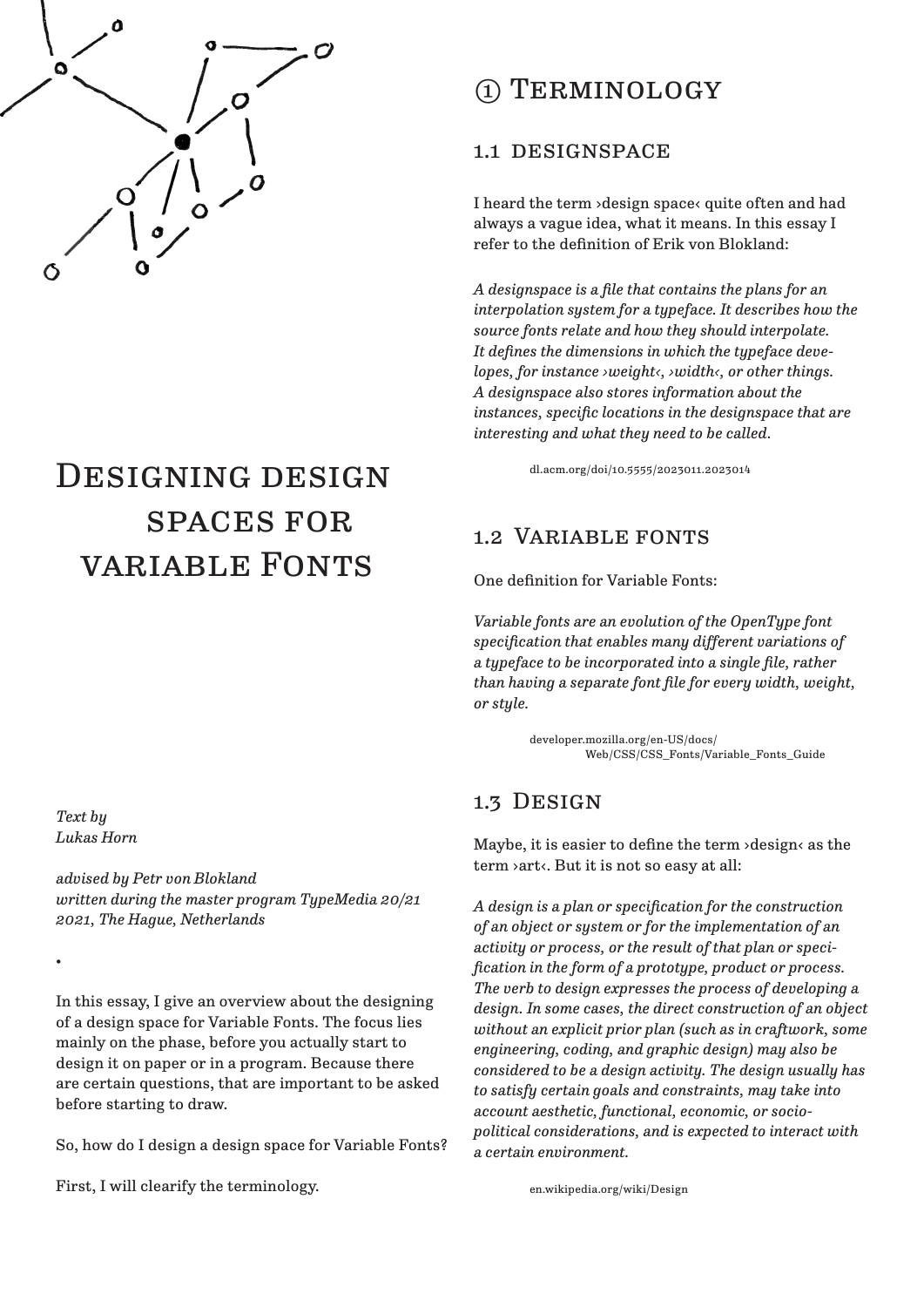#### 1.4 Dimensions

Beforehand, the term ›dimensions‹ also needs to be more explained:

*In physics and mathematics, the dimension of a mathematical space (or object) is informally defined as the minimum number of coordinates needed to specify any point within it.*

en.wikipedia.org/wiki/Dimension

#### 1.5 .DESIGN SPACE

Important to know: There is not just one ›design space‹ in type design. In terms of type production, there is also the .designspace format.

*A .designspace file is an XML-based description of a multi-dimensional interpolation space.*

> robofont.com/documentation/ how-tos/creating-designspace-files

# ② Why should i design a design space?

To design a Variable Font system, is a complex task. Therefore, the first questions that arises is, if it is necessary to design a design space.

 Mostly it would make sense, because it helps you to get more clarity. But maybe your idea does not fit to the purpose, so you can save the time for other important tasks.

Like I said before, very often you need to design a design space. But what is the function of it?

 Should it help you, with the planning and taking control of a Variable Font system? Or is it about the exploration of the depth of your idea, maybe even for experimental purpose?

 Asking yourself all this questions, can be accelerating for your process.

# ③ Audience & choice of tools

To design a design space, it makes sense, to think about the audience, it will be addressed to.

If the design is meant to be only understood by yourself, you can be more free.

 important To sketch the design space in a way, that you can understand it well.

 You could quickly grab pencil and paper and you can start sketching.

If the design is meant to be understood by employees and colleagues, you have to be more clear.

 important During your design process, try to zoom out and think about, how your coworkers could understand your idea even better. Detailed Informations could be of value.

 You could sketch with ruler and colours. Or even with design programs like Photoshop or Illustrator.

If the design is meant to be understood by the audience of students, it could be good, to come up with some explanatory notes.

IMPORTANT It could be helpful to show the design space from different perspectives. Maybe the students know already a bit of the topic, but it will be good, to explain it from many levels at the same time, to reach out to everyone. You could even show more process than finished designs, to underline the openness of the topic.

 You could sketch with pencil and paper, but also with design programs. Maybe you could even try, to go in the direction of 3d renderings, and show ar or vR attempts to explore the idea.

If the design is meant to be shown in context of selling your idea, then you can trick around.

 important Interesting is the balance between boiling down a very complex system, so that the customer can understand the problem. But at the same time, show how difficult the problem is, and that only you can solve it properly.

 You could work with design programs, to make your design more tidied up. But if you are in charge of explaining it live, then you could sketch it live on a tablet device. But to rehearse it before the meeting is recommended.

If the design is meant to be seen on a conference (a type conference for example), you can share very specific informations about your design space.

 important Maybe in the rows could sit some competitors from your field, so it is of value to keep the secrets you have safe.

You could work with design programs.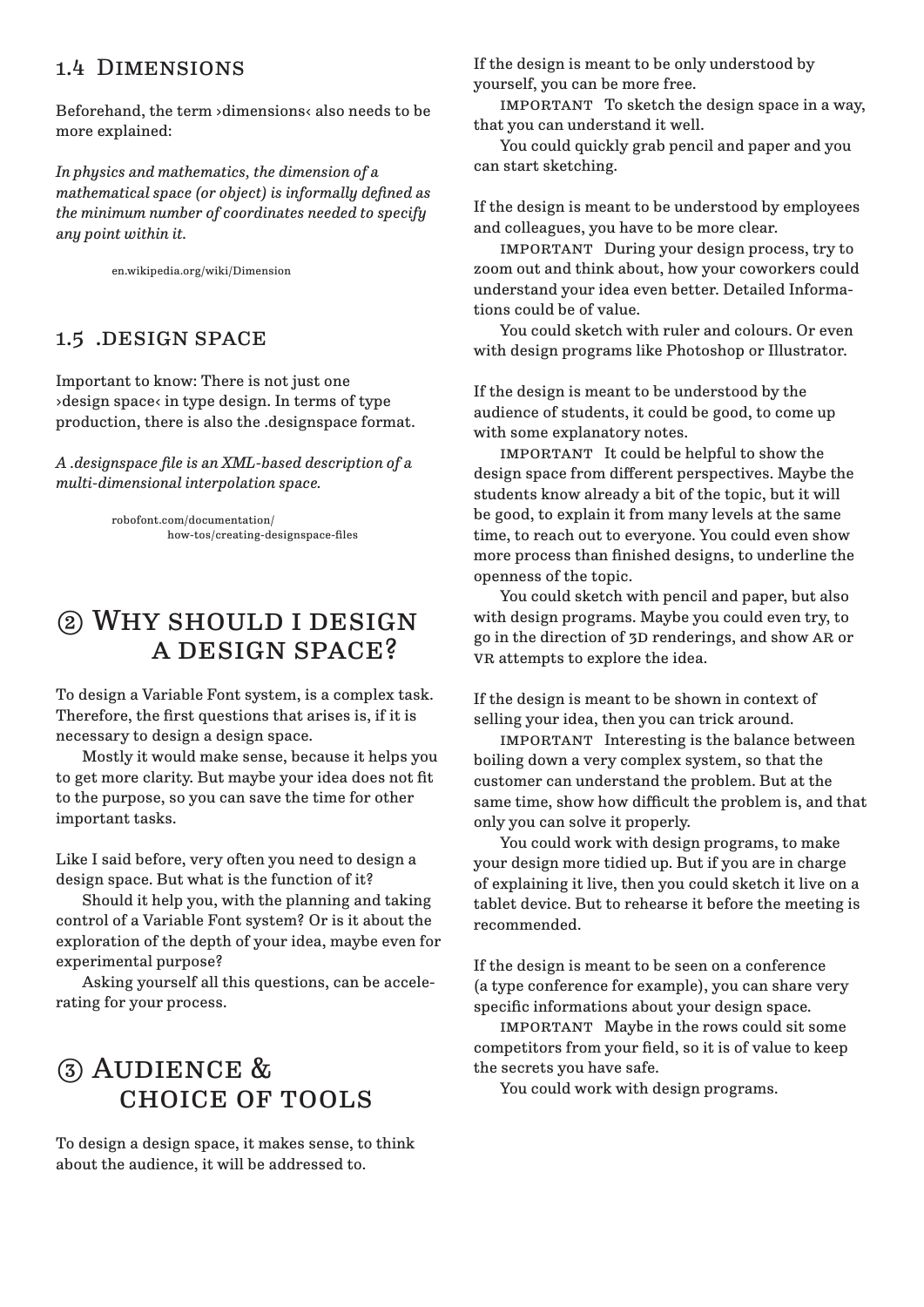### ④ Other tools & approaches

To design a thing does not mean, that you have to do it visually. Therefore, it is good to know, that you can design your design space without a visual representation of it (like a graphic).

You could also write a text, that describes your idea, you could write a code that does the same thing. Or use an application that is in between and made for this specific purpose. Like *Skateboard, Superpolator* etc.

# ⑤ Dimensions

To think about the design of this complex design space, it can be good, to think also about, how you can draw objects, that are leaving the space we can normally understand. Because Variable Font design spaces can reach out in more abstract spaces. You have to get a perspective on how to make a abstract topic a little bit more visible.

We as humans are well equipped to sense our environment in a three dimensional way. We have two eyes, that have a slightly different angle on the object we are looking at. That gives us a sense of space. And our brain provides us with hints (like the analysis of shadows etc.), to get a three dimensional feeling. The first dimension can be understood. The second dimension is something real in the perception of the environment as well.

 But if we want to go up to higher dimensions (above the 3D) it is harder to imagine. We are limited, because we are not made to functioning that way.



fig. 1 Illustrating other dimensions in one way

But here is a interesting theory, which makes it more clear, how other dimensions could look like. Imagine you are standing outside, in front of a wall. you raise your hand and you can see the shadow of your hand on the wall.

 The shadow is the two dimensional representation of you hand. One dimension higher: Your hand is the three dimensional representation of your hand.

#### The theory (fig. 2):

Imagine that the three dimensional representation of your hand is something like the shadow of your hand represented in the fourth dimension. From here on you could go higher and higher.



fig. 2 Representation of a hand in different dimensions

That concludes, that we can imagine other dimensions, even if we cannot percept them with our human senses. And it is possible to make them visible in a two dimensional (sheet of paper) or three dimensional space  $(VR, AR)$ . That can be supportive when you design a design space for Variable Fonts.

# ⑥ How could a WORKFLOW LOOK LIKE?

To get an insight, how the process of a design could look like, I will show a workflow, that is mainly shaped by Petr von Blokland.

In the chapters before, I talked mainly about reasoning, circumstances and the choice of tools. In this chapter, more practical questions will be present, while showing the workflow.

⓿ Clearify your intention & idea: Ask yourself the questions from before and other, like: »Where do I want to go, what do I want to expect?«



**O START FROM THE MIDDLE:**  Define a default weight (for example the regular cut) from where you want to start



❷ Design ranges / axes: Add an axis, so that you define a range (If your default is regular, then go for example in the one direction to bold, and to the other direction to light: your range is set)